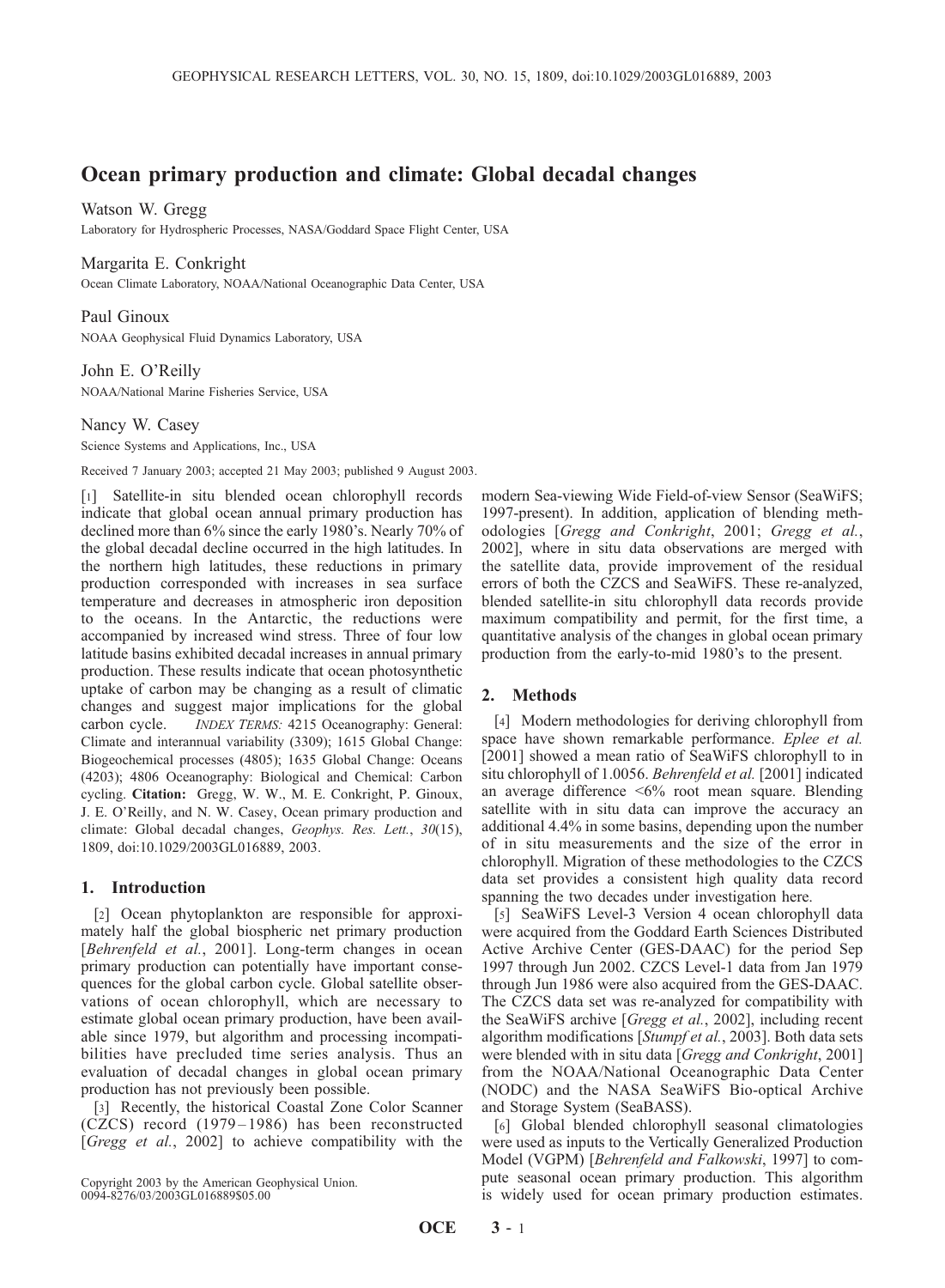

Figure 1. Boundaries for the 12 major oceanographic basins.

Although there are many other algorithms, variability among them associated with chlorophyll, the main driver for decadal changes in primary production, is very small [*Campbell et al.*, 2002] Seasons were based on the Northern Hemisphere convention, beginning with January through March representing winter. Seasonal analyses were chosen to minimize the effects of data gaps in the CZCS record. The seasonal primary production estimates were integrated to derive annual estimates. The primary production estimates were derived at 1 degree spatial resolution, and coastal regions (bottom depth <200 m) were excluded. Only co-located observations of chlorophyll from CZCS and SeaWiFS were used in the analysis. Also, data poleward of  $45^\circ$  latitude were excluded in boreal spring and summer for the Antarctic, and in boreal autumn and winter in the Atlantic and Pacific to reduce biases associated with poor CZCS sampling in these regions and seasons. Consequently, global annual primary production estimates here are lower than previous estimates [Behrenfeld et al., 2001].

[7] Other inputs to the VGPM are Sea Surface Temperature (SST), daylength, and photosynthetically available radiation (PAR). SST and shortwave radiation data records were obtained from the National Center for Environmental Prediction (NCEP), coincident with the CZCS and SeaWiFS records. The shortwave radiation was converted into PAR (moles quanta  $m^{-2}$  s<sup>-1</sup>, over the spectral range 350– 700 nm). Decadal changes in SST and PAR had negligible influence on VGPM.

[8] Iron deposition data were taken from a model of mineral dust deposition [Ginoux et al., 2001] and converted to iron assuming a solubility of 2%, and iron content of 5% for a clay fraction, and 1.2% for 3 silt fractions. Only data from 2000-2002 were available to represent the SeaWiFS era, and only data from 1981 – 1986 were available to represent the CZCS era.

[9] We analyzed SST, surface scalar wind stresses, precipitation, shortwave radiation, sea level pressure, relative humidity, precipitable water, atmospheric iron deposition, aerosol optical depths, and ice cover as potential climatic variables affecting decadal ocean primary production. Only SST, iron deposition, and wind stresses appeared to correspond with the basin-scale changes in primary production and are the only ones shown.

[10] We segregrated the oceans into 12 major oceanographic basins (Figure 1) to evaluate basin-scale annual ocean primary production along with climate change variables. Basin means were area-weighted and only co-located CZCS and SeaWiFS data were used for the comparison. Lower limits for the North Atlantic, North Pacific, and Antarctic were set to  $30^{\circ}$  N and S to capture the sub-polar frontal zones.

#### 3. Results and Discussion

[11] Global annual ocean primary production has decreased from the CZCS era (1979 – 1986) to the present by  $6.3\%$  (P < 0.05; Table 1). SeaWiFS-era (1997–2002) annual primary production was estimated as  $42.5$  Pg C y<sup>-1</sup>, compared to 45.3 Pg C  $y^{-1}$  for the CZCS era (1979–1986).

[12] The decadal decline in global ocean annual primary production corresponded with an increase in global SST of  $0.2^{\circ}$ C (P < 0.05) over the same time period. Warmer ocean temperatures increase stratification of the surface mixed layer, which inhibits the entrainment of nutrients from below to support ocean primary production [Sarmiento et al., 1998]. In addition, atmospheric iron deposition to the global oceans decreased by 25% over the two observational time segments ( $P < 0.05$ ). Iron is an important micronutrient for phytoplankton and primary production in major parts of the global oceans [Falkowski et al., 1998].

[13] Most of the decrease in global annual primary production occurred in the high latitudes (Figure 2). Combined, the high latitudes losses were 2.0 Pg C  $y^{-1}$ , which accounted for 70% of the global decline in photosynthetic carbon uptake. This represented basin-wide decreases of 7, 9, and 10% in the North Atlantic, North Pacific, and Antarctic, respectively, over the two decadal time segments (Table 1). Concurrently, the North Atlantic and North Pacific experienced major increases in SST:  $0.7$  and  $0.4^{\circ}$ C respectively (Figure 2). These reductions in primary production and accompanying increases in SST may be related via increased stratification and reduced nutrient supply, as described above. Although increased temperature and shallower mixed layers can lead to increased chlorophyll in early spring in these basins, more severe nutrient exhaustion reduces concentrations in late spring and summer [Gregg and Conkright, 2002] and results in reduced annual primary production. Similar long-term reductions in primary production (along with decreasing availability of nutrients) have been observed in the North Pacific by other investigators [Ono et al., 2002].

Table 1. Percent change in ocean primary production (SeaWiFS-CZCS) by basin and surface area of basins  $(10^7 \text{ km}^{-2})$  where data from both SeaWiFS and CZCS were sampled

| Basin               | Area  | Change    |
|---------------------|-------|-----------|
| N. Atlantic         | 1.83  | $-6.7\%$  |
| N. Pacific          | 2.32  | $-9.3\%$  |
| N. Central Atlantic | 1.53  | $-7.0\%$  |
| N. Central Pacific  | 3.22  | $-5.8\%$  |
| N. Indian           | 0.46  | 13.6%     |
| Eq. Atlantic        | 1.15  | $6.9\%$   |
| Eq. Pacific         | 3.72  | $-3.0\%$  |
| Eq. Indian          | 1.37  | 8.8%      |
| S. Atlantic         | 1.20  | $-3.8\%$  |
| S. Pacific          | 2.69  | $-14.0\%$ |
| S. Indian           | 1.77  | $-4.2\%$  |
| Antarctic           | 8.28  | $-10.4\%$ |
| Global              | 29.73 | $-6.3\%$  |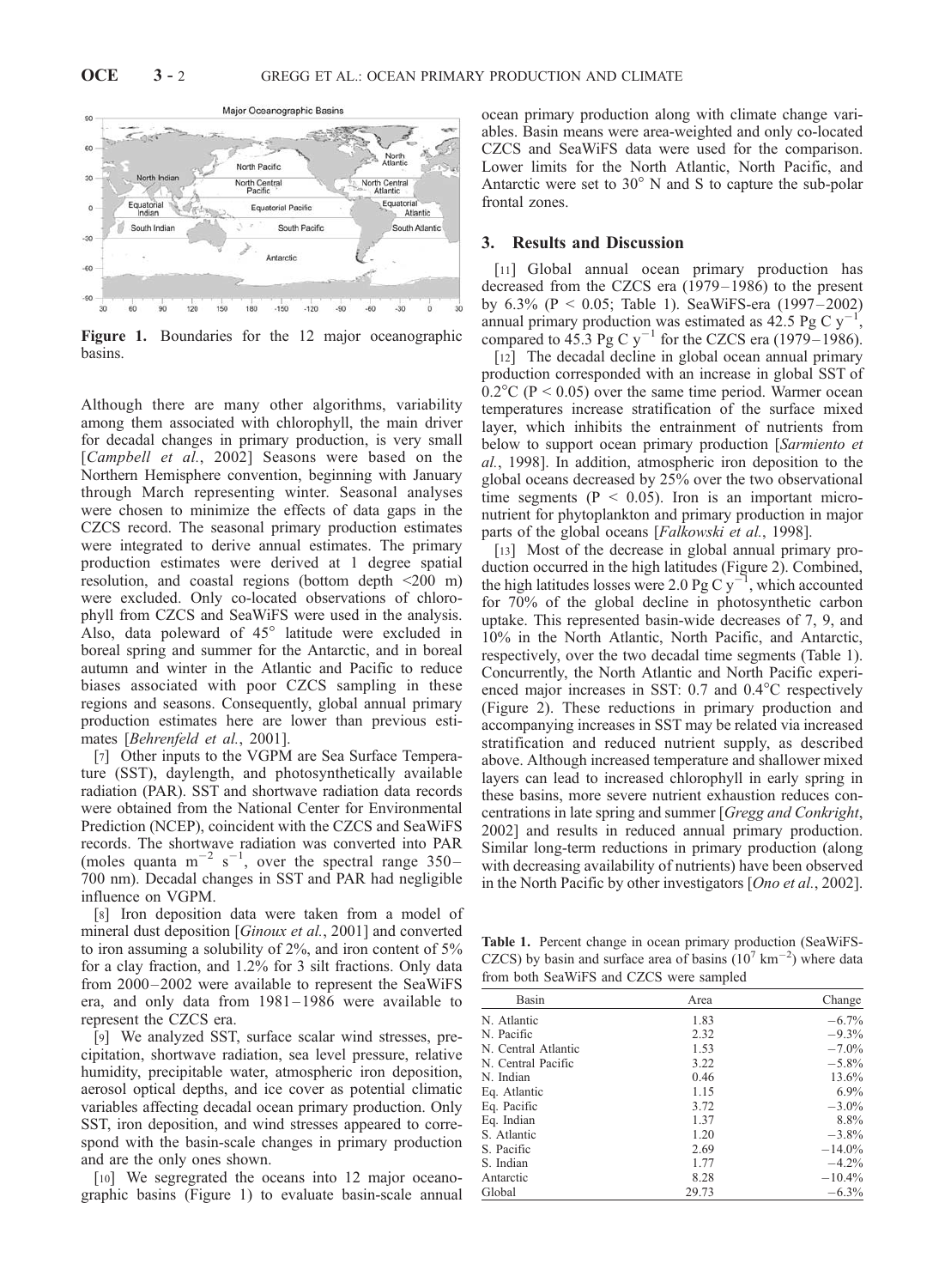

Figure 2. Differences between SeaWiFS (1997–2002) and CZCS (1979–1986) in the 12 major oceanographic basins. Differences are expressed as SeaWiFS-CZCS. Top left: Annual primary production (Pg C  $y^{-1}$ ). An asterisk indicates the difference is statistically significant at  $P < 0.05$ . Top right: SST (degrees C). Bottom left: iron deposition (%). Bottom right: mean scalar wind stress  $(\%).$ 

The reduced primary production observed here was also accompanied by decreases in iron deposition over the two decadal segments, of 19% and 37% respectively in the North Atlantic and Pacific (Figure 2). The eastern portion of the North Pacific is limited by iron [Shiomoto et al., 1998].

[14] Decreases in primary production in the Antarctic basin were not associated with significant warming over the two decadal time segments (Figure 2). However, mean scalar wind stresses were much higher in recent years (Figure 2), as indicated by a 12% increase from the early 1980's. The Southern Ocean operates much differently than its Northern high latitude counterparts. In most of the basin, mixed layers are deep year-round [Monterey and Levitus, 1997] and macro-nutrients (nitrate, phosphate, and silica) are available even during the maximum growing season. Except where the basin is iron-limited, light availability governs primary production. Increased wind mixing will deepen the surface mixed layer and decrease the amount of light available for photosynthesis. Decreases in iron deposition (Figure 2) further suppress primary production in the iron-limited portions of the basin.

[15] The South Pacific exhibited a reduction of  $0.\overline{5}$  Pg C y<sup>-1</sup> in primary production (Figure 2), which represented a 14% basin-wide decline (Table 1). This reduction corresponded with a decrease of nearly 35% in atmospheric iron deposition. Iron has been reported to be limiting in the South Pacific [Behrenfeld and Kolber, 1999].

[16] The low latitude basins, in contrast to the high latitudes, showed increases in primary production from the CZCS era to the present (Figures 2 and 3). An exception was the equatorial Pacific, which exhibited a decrease. The equatorial Atlantic increases (0.15 Pg C  $y^{-1}$ , or 7%) were located near the mouth of the Congo River, where record floods have been observed recently [Le Comte, 1999]. Increased discharge provides nutrients to stimulate primary production. The remote sensing contaminant chromophoric dissolved organic carbon is also present in tropical river discharges but it is partially corrected by the blended analysis.

[17] The increases in the North and Equatorial Indian were 0.15 Pg C  $y^{-1}$  each, representing 14 and 9% increases, respectively (Table 1). The largest increases occurred along the western portion of the Arabian Sea (Figure 3). Although basin-wide annual wind stresses did not show a statistical change in the two time segments, increases were observed in the western Arabian Sea, corresponding to the increases in primary production, which suggests enhanced upwelling.

[18] In the North Central Pacific near Hawaii, surface warming/increased stratification has been linked to increased primary production, associated with an ecosystem shift to smaller phytoplankton species, including nitrogenfixing groups, for the period  $1968 - 1997$  [*Karl et al.*, 2001]. Our analyses showed a modest decrease for the basin mean (Figure 2). A reduction in iron deposition here, as suggested by our results, can potentially compensate the changes associated with species shifts, as nitrogen-fixers in the oceans may be iron-limited [Falkowski, 1997].

### 4. Implications for the Ocean Carbon Cycle

[19] These results have major implications for the global carbon cycle. The high latitude oceans typically represent a